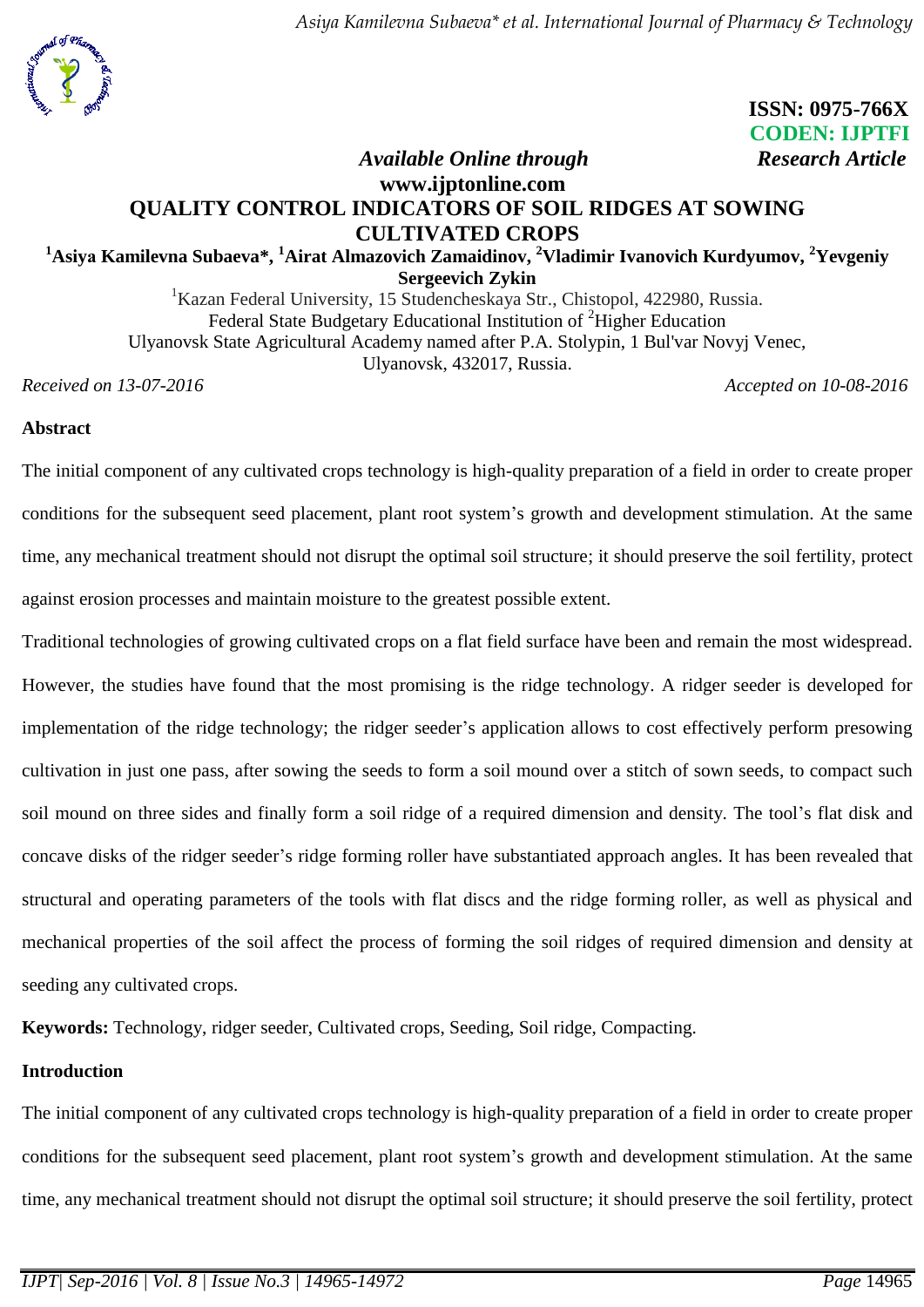*Asiyа Kamilevna Subaeva\* et al. International Journal of Pharmacy & Technology* against erosion processes and maintain moisture to the greatest possible extent [1, 2, 3, 4, 5, 6].

Traditional technologies of growing cultivated crops on a flat field surface have been and remain the most widespread. However, the studies have found that the ridge technology [7] is the most promising; it allows to create favourable temperature, water and air conditions for a quick and simultaneous seed germination. When seeding in the same terms the plants cultivated on ridges develop better than on a flat surface. The plant root system in the soil ridges does not comes out in inter-row grooves, so during the inter-row cultivation, compared to the conventional crops cultivation, the soil can be loosened deeper; it helps preserve it in a loose condition and prevent the soil moisture from evaporation. Having analyzed the known methods of presowing field treatment and ridge seeding of cultivated crops, it can be concluded that at seeding the soil ridges are formed by a variety of means of mechanization with active and passive tools, in particular, with flat and concave disks. However, the task of qualitative soil ridge formation with such tools is not solved adequately, so the optimal structural and operating parameters of a ridger seeder equipped with new tools are to be justified.

### **Methods**

In order to implement the method of ridge seeding of cultivated crops a ridger seeder [8, 9, 10] (Figure 1) was designed; it simultaneously carries out loosening of soil, destroying of weed plants, forming of wet compacted bed, seeding with a soil mound formed over the sown seeds, formation of a soil ridge of required dimension and density. A standing coulter, two tools with flat discs and a ridge forming roller (Figure 3) are installed on each seeding section (Figure 2) of a ridger seeder.

The tools with flat disks form soil mounds over the sown seeds. The tools on the ridger seeder's frame are positioned so that the flat discs are directed at an acute angle towards the seeder unit's movement.



**Figure 1. Ridger seeder:** *а* **– side view;** *b* **– back view.**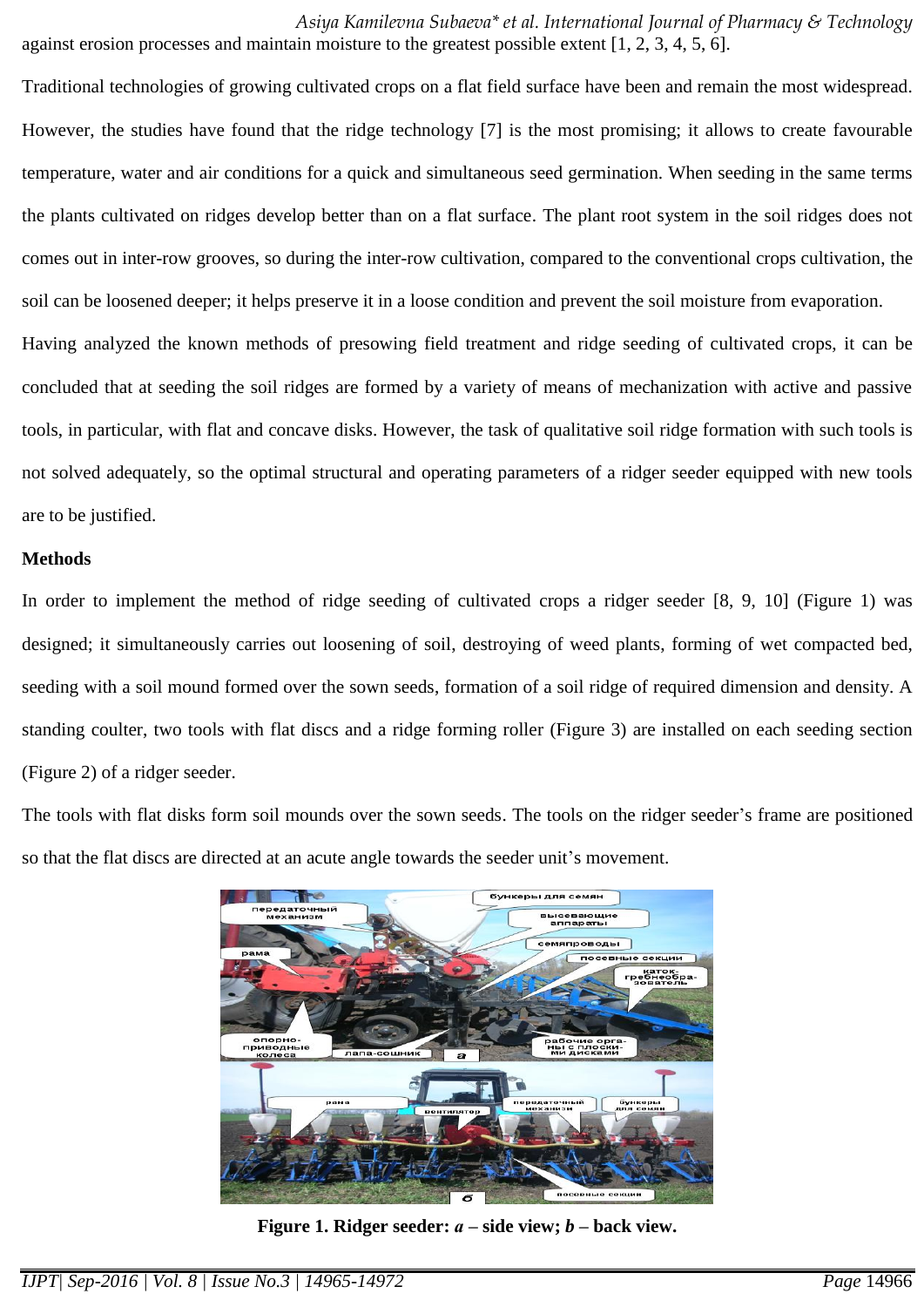|                                   | $\alpha$               |
|-----------------------------------|------------------------|
| передаточный механизм             | transmission mechanism |
| рама                              | frame                  |
| опорно-приводные колеса           | main balancing wheels  |
| лапа-сошник                       | standing coulter       |
| бункеры для семян                 | seed hoppers           |
| высевающие аппараты               | seed-feeding devices   |
| семяпроводы                       | seed spouts            |
| посевные секции                   | seeding sections       |
| каток-гребнеобразователь          | ridge forming roller   |
| рабочие органы с плоскими дисками | tools with flat disks  |
|                                   | $\boldsymbol{b}$       |
| рама                              | frame                  |
| вентилятор                        | blower                 |
| передаточный механизм             | transmission mechanism |
| бункеры для семян                 | seed hoppers           |
| посевные секции                   | seeding sections       |





**Figure 2. Ridger seeder's section: 1 – parallel link motion; 2 – beam; 3 – balancing wheel; 4 – standing coulter;**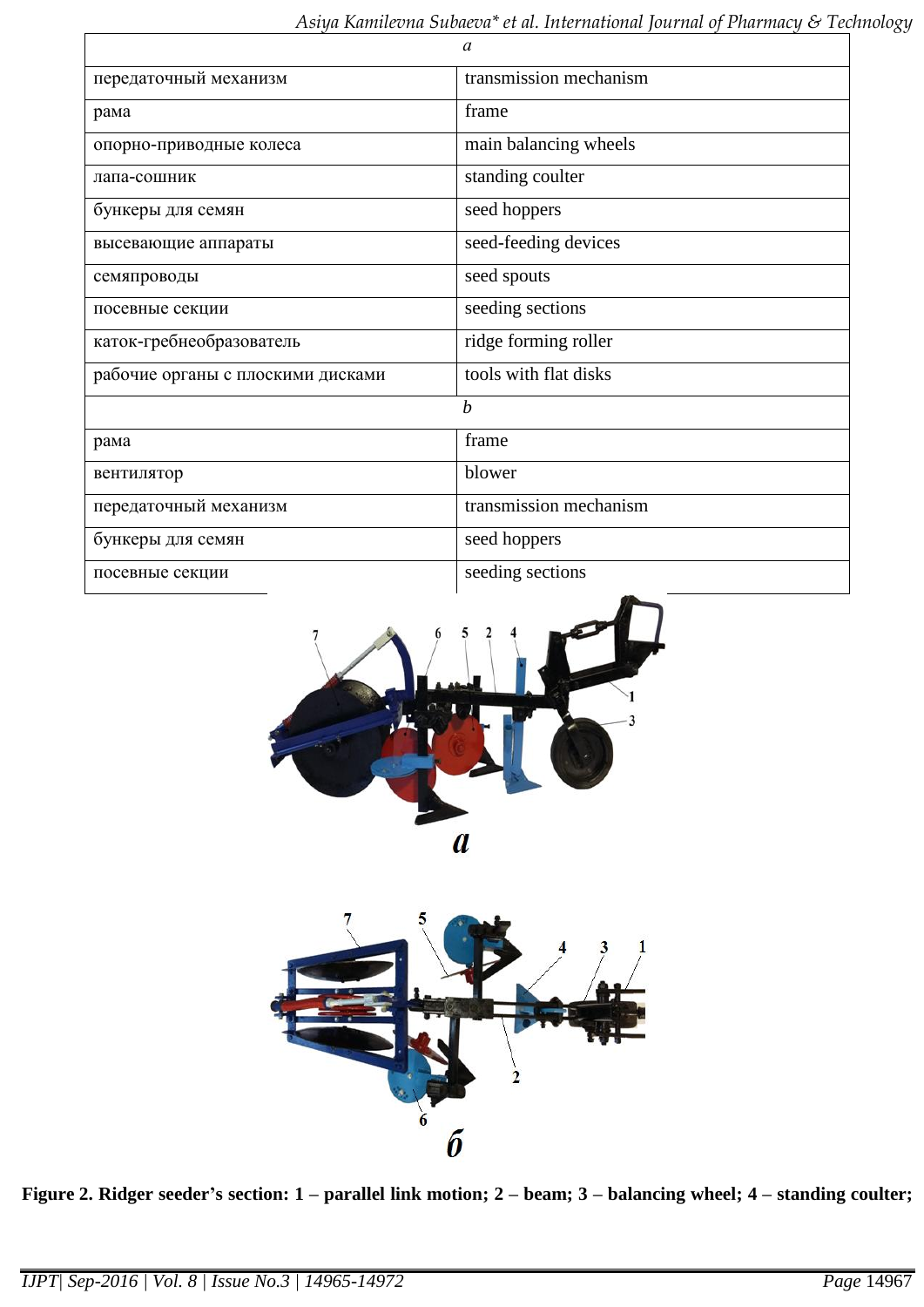*Asiyа Kamilevna Subaeva\* et al. International Journal of Pharmacy & Technology* **5, 6 – tools with the right and left flat disks; 7 – ridge forming roller.**



**Figure 3. Ridge forming roller: 1 – side beam; 2 – lengthwise beam; 3 – front beam; 4 – back beam; 5 – concave disks; 6 – adjusting holes; 7 – press rings; 8 – boom; 9 – spring; 10 – ring plate.**

When driving a seeder unit, the standing coulter wings of the ridger seeder lift a soil layer 2 ... 3 cm thick, move it into different directions, form a bed and then seeds are uniformly placed on a formed bed through the coulter's seeding tube. Using the A-blade's wings, the tools also lift the soil and throw it on the sown seeds by means of the right and left flat disks, and after the soil subsidence over the sown seeds a trapezoidal soil mound with an angle of natural slip *γ*  is formed.The ridge forming rollers compact a soil mound on three sides, and finalize formation of a soil ridge of required geometric parameters and soil density. Moreover, the ridge forming roller's press rings compact the top of the soil mound, and the concave discs - the sides of such soil mound.

#### **Results and Discussion**

Geometrical parameters of a soil mound depend on the flat disk diameter  $d$ , m, flat disk approach angle  $\alpha_1$ , degree, flat disk soil motion depth, *h*, m, as well as the ridger seeder's speed *v*, m/s.

The studies to determine the tools' optimal parameters were carried out in a soil box at the soil moisture of 19 ... 23% using the flat disks with a diameter of 0.2; 0.25; 0.3 and 0.35 m. The depth of tools with flat disks was 0.06 m, since the agrotechnical requirements to the presowing cultivation specified it. The search experiments resulted in determination of ranges of the main independent factors relating to the process of forming a soil mound: speed of the ridger seeder's section with tools varied from 1.2 m/s to 2.4 m/s at an interval of 0.4 m/s; flat disks' approach angle towards the seeder's movement - from 5° to 30° at an interval of 5°.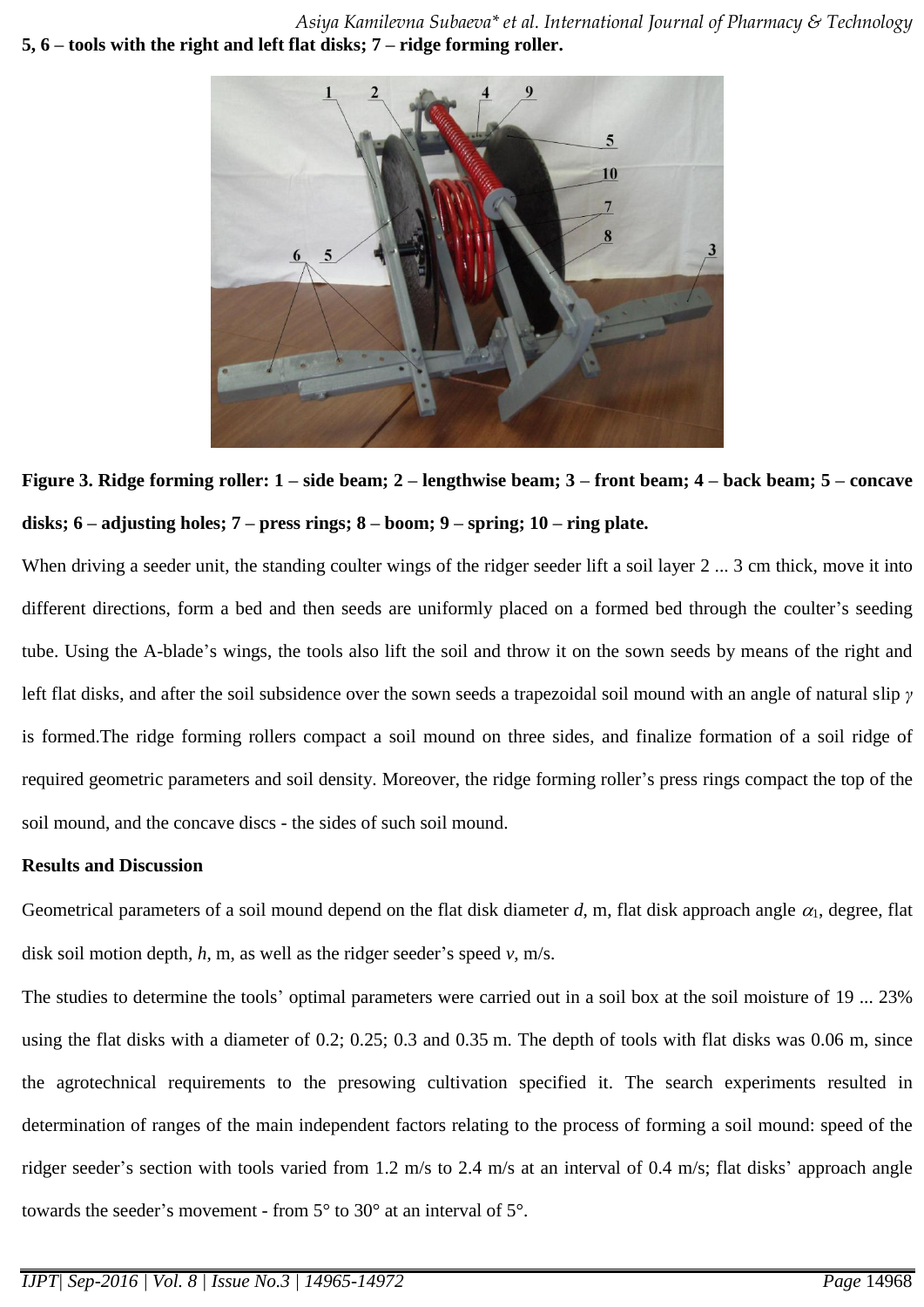*Asiyа Kamilevna Subaeva\* et al. International Journal of Pharmacy & Technology* When the soil is moved from the space between rows to the sown seeds, the flat discs should provide the required dimension of a soil mound for its subsequent qualitative compaction. Therefore, coefficient of conformity with the standard  $k_{c3}$  ( $k_{cs}$ ) allowing the formed soil mound quality to be characterized from the perspective of conformity with its profile established by agrotechnical requirements was accepted as the optimization criterion. The coefficient of conformity with the standard can be expressed by the following dependence:

> $\sigma_{\rm cr} - \sigma_{\rm dp}$ эт  $\epsilon_{c3} = 1$  $S_{\rm 3T} - S$ *k S*  $=1-\frac{S_{\rm{5}}}{\sigma}$  $,$  (1)

where  $S_{\text{3T}}(S_{\text{st}})$  is a cross sectional area of the standard soil mound, which dimension was specified by the agrotechnical requirements to seeding,  $m^2$ ;  $S_{\phi}$  ( $S_{act}$ ) is a cross sectional area of the soil mound, which was formed after passage of tools,  $m^2$ .

After implementation of the experiments and processing of their results with a PC program Statistica, mathematical models were obtained for the soil mound formation in natural values of the factors.

The response surface equations relating to interaction of the ridger seeder's speed  $v$  and approach angle  $\alpha_1$  of flat disks with a diameter of 0.2; 0.25; 0.3 and 0.35 m have the following form (equations 2, 3, 4 and 5, respectively):

$$
k_{c3} = 0,0994 + 0,1358 \nu + 0,0527 \alpha_1 - 0,0558 \nu^2 - 0,0002 \nu \alpha_1 - 0,0011 \alpha_1^2,\tag{2}
$$

$$
k_{c3} = -0.655 + 1.2591 \nu + 0.0568 \alpha_1 - 0.2724 \nu^2 - 0.021 \nu \alpha_1 - 0.0006 \alpha_1^2, \tag{3}
$$

$$
k_{c3} = -0.7615 + 1,4606 \nu + 0,041 \alpha_1 - 0.34 \nu^2 - 0,0146 \nu \alpha_1 - 0,0005 \alpha_1^2,
$$
 (4)

$$
k_{c9} = 0,1922 + 0,5632 \nu + 0,0212 \alpha_1 - 0,1635 \nu^2 + 0,0005 \nu \alpha_1 - 0,0005 \alpha_1^2,\tag{5}
$$

where  $k_{c3}$  ( $k_{cs}$ ) is a coefficient of conformity with the standard; *v* is a ridger seeder's speed, m/s;  $\alpha_1$  is an approach angle of every flat disc, degree.

By differentiating the equations (2-5), coordinates of the extrema were determined, at which the maximum value of an optimization parameter is reached:

from equation (2):  $v = 1.2$  m/s and  $\alpha_1 = 24$  decree,  $k_{c3} = 0.81$ .

from equation (3):  $v = 1.5$  m/s and  $\alpha_1 = 21$  decree,  $k_{c3} = 0.89$ .

from equation (4):  $v = 1.85$  m/s and  $\alpha_{14} = 14$  decree,  $k_{c3} = 0.87$ .

from equation (5):  $v = 1.76$  m/s and  $\alpha_1 = 22$  decree,  $k_{cs} = 0.92$ .

The presented calculations show that the maximum value of the coefficient of conformity with the standard  $k_{c3}$  ( $k_{cs}$ ) = 0.92 is achieved at a ridger seeder's speed of 1.76 m/s and approach angles of flat disks degrees with a diameter of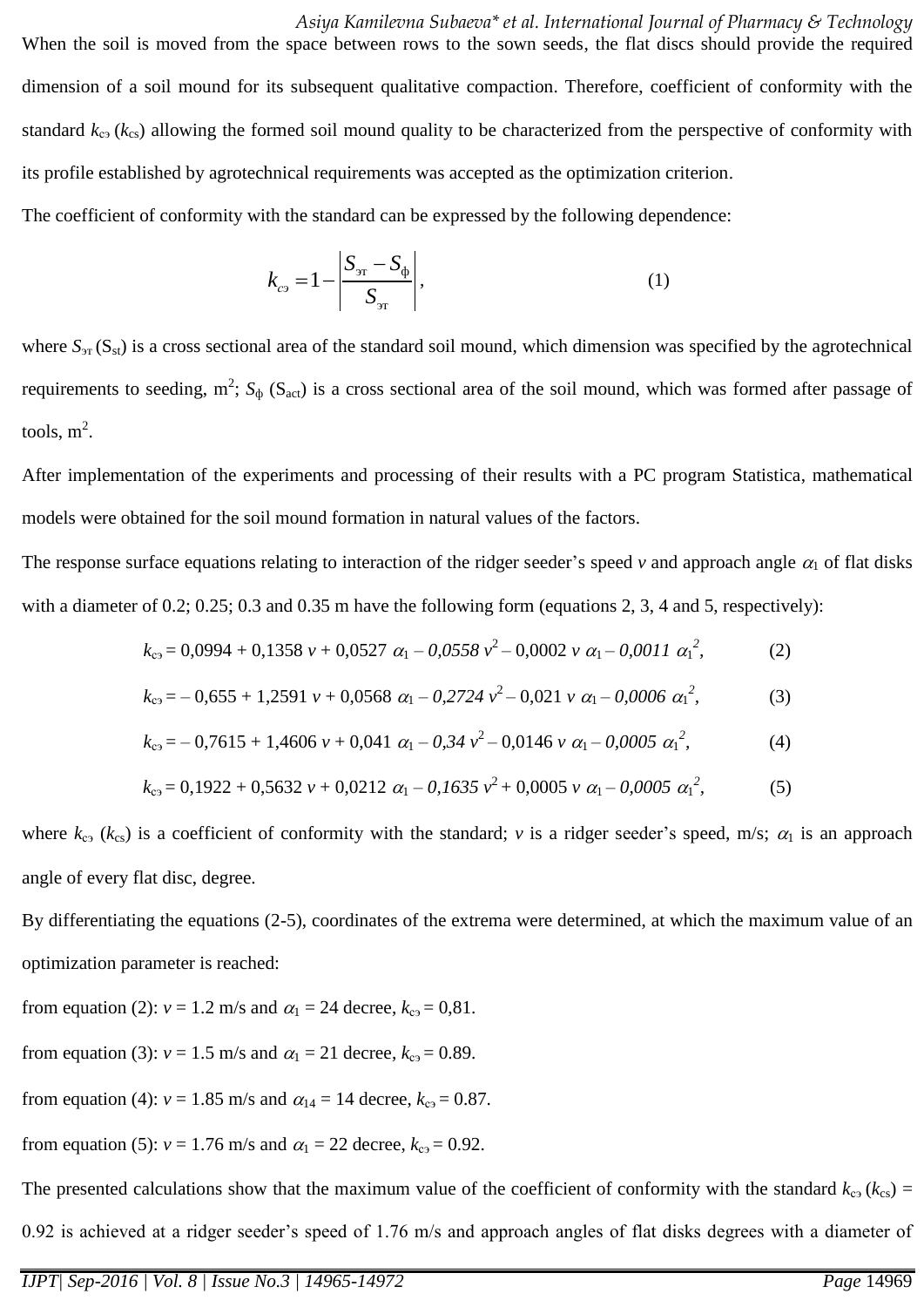The response surface that corresponds to the equation (5) is represented in Figure 4.



**Figure 4. Response surface relating to interaction of the ridger seeder's speed and approach angle of flat disks** 

**with a diameter of 0.35 m**

| Угол атаки, град.               | Approach angle, degree     |
|---------------------------------|----------------------------|
| Скорость движения агрегата, м/с | Ridger seeder's speed, m/s |

As shown by the ridger seeder's experimental studies, density of the soil mound formed by flat disks ranged from 900 till 1050 kg/m<sup>3</sup>.

The combined action of ridge forming roller's press rings and concave discs influences the final formation of a soil ridge over sown seeds of the required soil density. Moreover, at an angle of installation of concave discs towards the ridger seeder's movement (approach angle)  $\alpha_2 = 0^\circ$ , the press rings are key players in compacting the ridge soil. However, concave discs (Figure 5) influence the ridge soil density at approach angles of  $\alpha_2 > 0^\circ$ .



**Figure 5. Relationship of soil density in ridge height at the ridge forming roller's speed** *v* **= 1.75 m/s and spring's** 

compression force at:  $a - \alpha_2 = 0^\circ$ ;  $b - \alpha_2 = 10^\circ$ ;  $c - \alpha_2 = 20^\circ$ ;  $1 - F_{spr} = 0$  N;  $2 - F_{spr} = 80$  N;  $3 - F_{spr} = 160$  N; 4

 $-F_{spr} = 240$  N.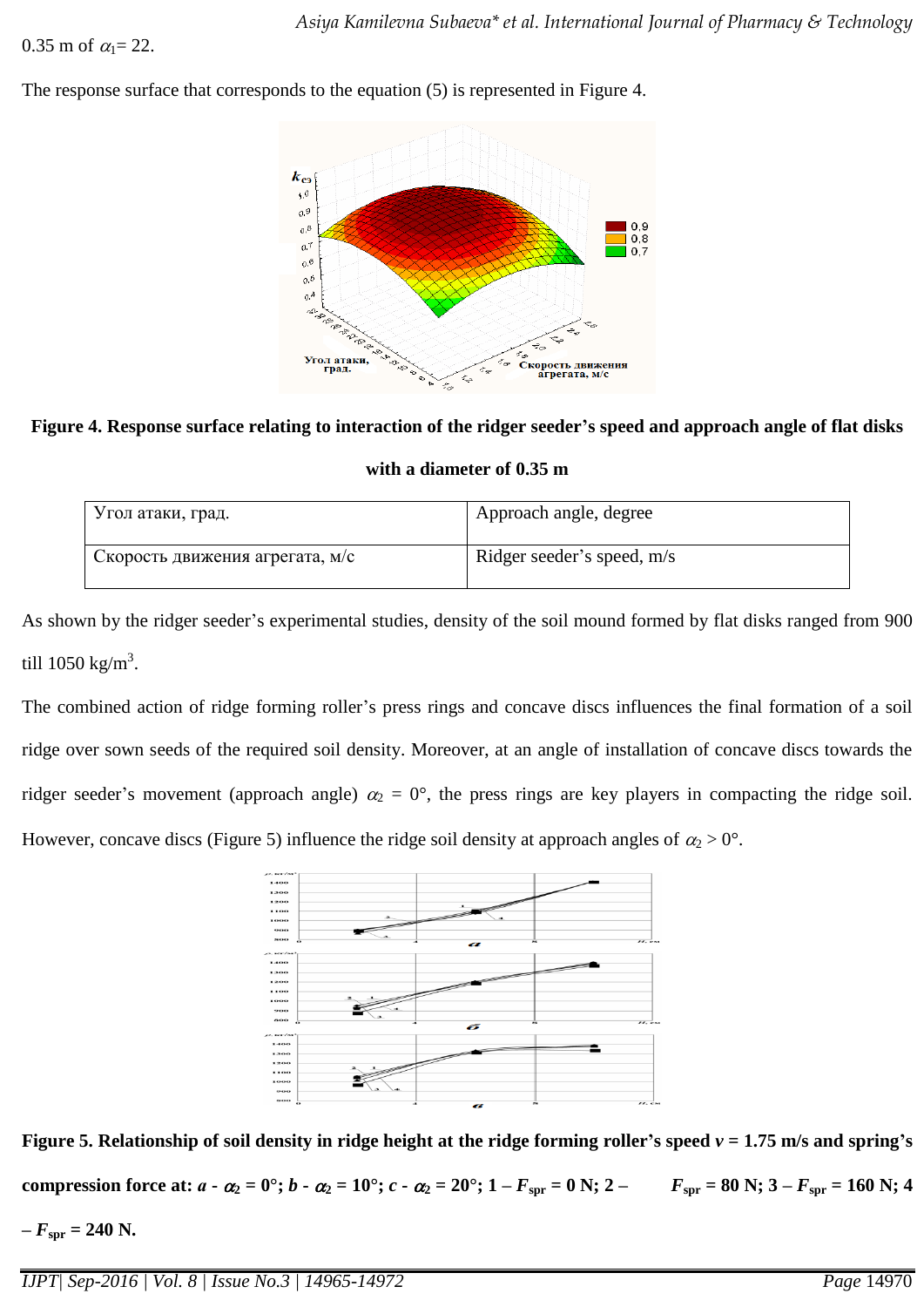| a                      | a                  |
|------------------------|--------------------|
|                        |                    |
| B                      |                    |
| $p, \kappa \Gamma/M^3$ | $p, \text{kg/m}^3$ |
| $H$ , CM               | $H$ , cm           |

*Asiyа Kamilevna Subaeva\* et al. International Journal of Pharmacy & Technology*

## **Conclusions**

Having analyzed Figure 5, it can be concluded that at every certain velocity of the ridge forming roller the soil density of the ridge top ( $H = 0...4$  cm) decreases with the increased spring's compression force  $F_{spr}$  and increases slightly with the increased approach angle of concave disks  $\alpha_2$ . This is due to an increase in soil deformation with the press rings, and it results in interspersing of a larger volume of soil between them and additional loosening. Soil density of the ridge top ranged from 832 till 1065 kg/m<sup>3</sup>, that corresponds to the agrotechnical requirements to the soil surface after passage of rollers. Soil density in the central part of the ridge ( $H = 4...8$  cm) at  $\alpha_2 = 0^\circ$  is mainly influenced by the press rings. However, with increasing the approach angle of concave disks  $\alpha_2$  the soil density increases more intensively, since in this case they play, in comparison to the rings, a major role in increasing the soil density. Under otherwise equal conditions, density increases with the increased ridger seeder's speed as well, but in this case the speed has less influence on the density than concave discs and press rings. The seed bed soil density ( $H = 8...12$  cm) does not change practically, and it is within 1336 and 1450 kg/m<sup>3</sup>, since such density is specified during the preliminary (basic and presowing) soil cultivation, and it is finally formed during passage of the ridger seeder's standing coulter. Changed ridge forming roller's structural and operating parameters have no effect on the seed bed soil density. The designed ridger seeder's multiple studies in working conditions showed that at the optimal parameters identified in the laboratory studies the formed soil ridge has the required dimension: soil ridge height was from 6 till 8 cm, width of the upper base of the soil ridge varied from 8 till 10 cm, width of the lower base of the soil ridge ranged from 27 till 32 cm and soil density in the central part of the ridge was from 1095 till 1254 kg/m<sup>3</sup>. It meets all agrotechnical requirements to seeding.

In comparison with the traditional cultivated crops technology for a flat field surface, using the proposed ridge technology increased yield of soybean, sunflower and corn by 22, 18 and 44%, respectively.

#### **Summary**

Structural parameters of the tools with flat discs and the ridge forming roller, as well as physical and mechanical properties of the soil affect the process of forming the soil ridges of required dimension and soil density at seeding any cultivated crops. At the known ridge dimensions determined by the type of a cultivated crop, the optimal soil density in